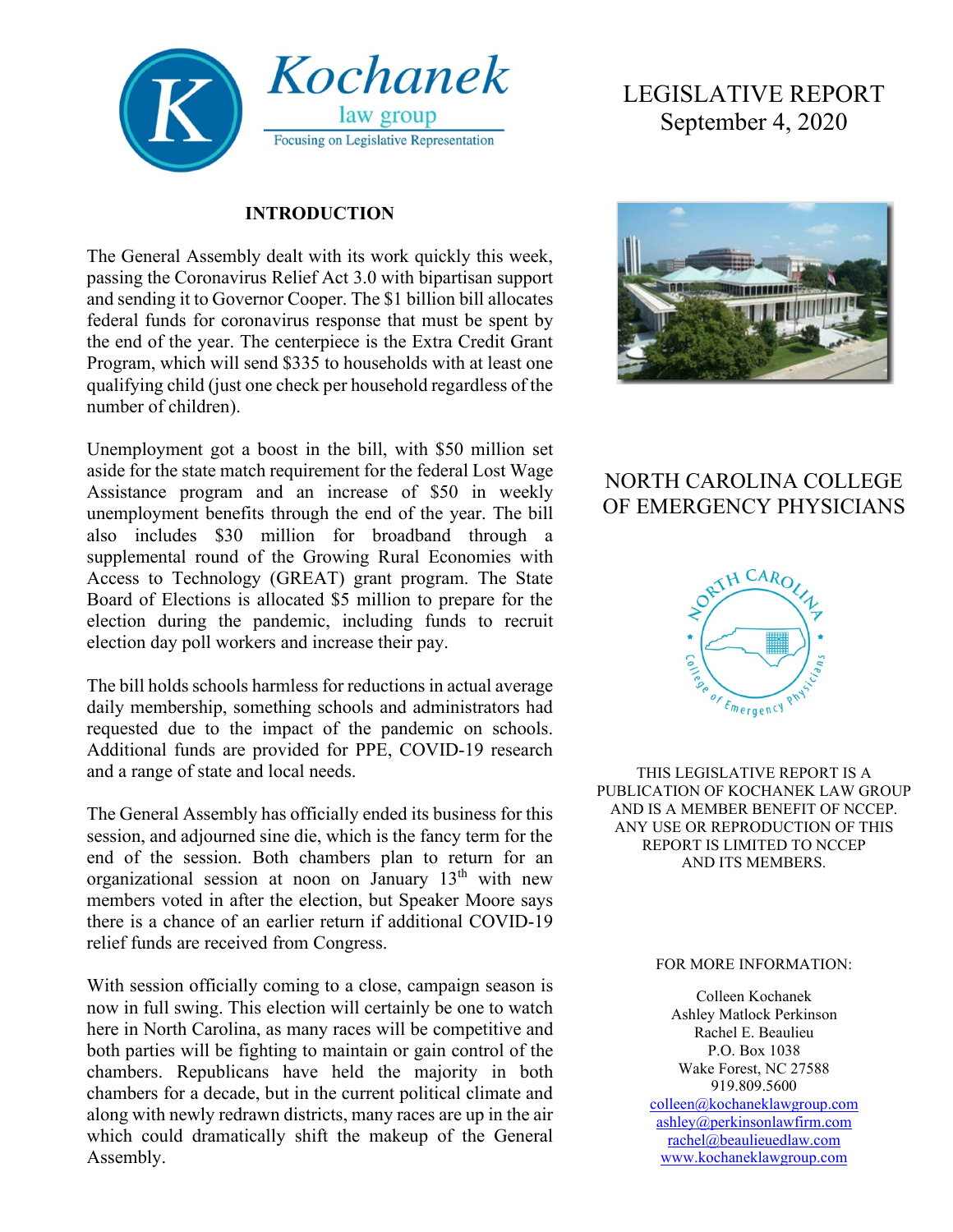North Carolina began sending out absentee mail-in ballots today, Friday, September 4th, two months ahead of Election Day. Requests for mail-in ballots are well underway in North Carolina, with a significant uptick in requests due to the pandemic. To date, there have been 618,842 absentee ballot requests in North Carolina; a vast majority of the requests for mail-in ballots are Democratic or Unaffiliated voters. The deadline to request a ballot by mail is Tuesday, October 27th. Early voting will begin on October 15th and will end on October 31st, and Election Day is November 3rd, 2020.

## **BILLS OF INTEREST**

HOUSE BILL 807, Championship NC Act. This bill was a bit of a surprise and provides funding for a new economic development project that is defined as "a sports championship employer." The bill would reallocate \$3.6M from funds available in the One NC Fund (\$3.5M) and the JDIG Special Revenue fund (\$100k). **The bill was approved by the House and Senate and has been sent to the Governor for his signature.**

HOUSE BILL 1105, Coronavirus Relief Act 3.0, would provide additional and revised uses for federal coronavirus relief funds and funding for disaster recovery that must be used by the end of 2020. Provisions of interest include:

- providing \$20 million to the Department of Health and Human Services, Division of Social Services (DSS), for facilities licensed to accept State-County Special Assistance to offset increased costs related to COVID-19;
- providing an additional \$5 million to the North Carolina Association of Free and Charitable Clinics (NCAFCC);
- providing \$300,000 for the Craven County Sheriff's Office and the Town of Chocowinity for the purchase of VIPER radios;
- providing \$20 million to establish the North Carolina COVID-19 Provider Relief Fund, which will reimburse providers enrolled in the North Carolina Medicaid program for costs incurred in providing COVID-19 related treatment to uninsured patients;
- providing \$25 million to the North Carolina Medical Society for independent medical practices with demonstrable financial needs related to COVID-19;
- allocating \$38 million to the Department of Health and Human Services, Division of Mental Health, Developmental Disabilities, and Substance Abuse Services to be distributed to local management entities/managed care organizations (LME/MCOs) as additional lump sum single-stream allocations for direct services associated with the COVID-19 pandemic;
- providing \$300,000 to establish a student health collaborative pilot program allowing a local education agency (LEA) to collaborate with the county department of social services to assist students with their mental and physical well-being in response to the COVID-19 pandemic;
- removing the K-1 cap for the opportunity scholarship program and increases the income eligibility to 150% of free and reduced lunch threshold;
- directing the UNC Board of Governors to allocate funds for up to 100 resident full-time students enrolled in Comprehensive Transition Programs, under the Higher Education Opportunity Act of 2008;
- appropriating \$10 million from the Community Living Housing Fund to the NC Housing Finance Agency for fiscal year 2020-2021; and
- providing an additional \$17 million to the Department of Public Instruction to award as grants to public school units to provide access to services for exceptional children who have lost critical services as a result of school closures related to COVID-19.